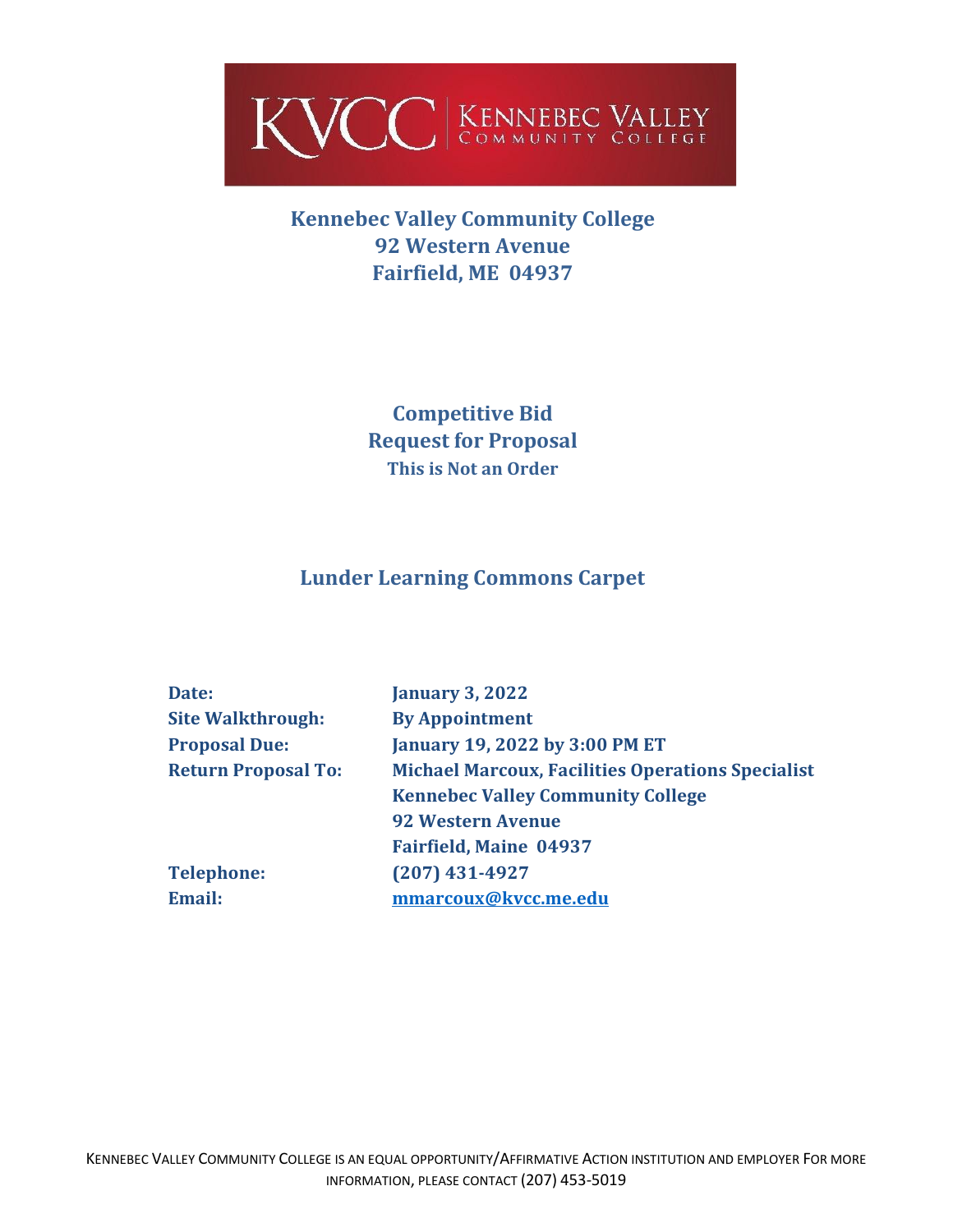# **Competitive Bid Request for Proposal**

**Lunder Learning Commons Carpet** 

|  |  | <b>Table of Contents</b> |
|--|--|--------------------------|
|--|--|--------------------------|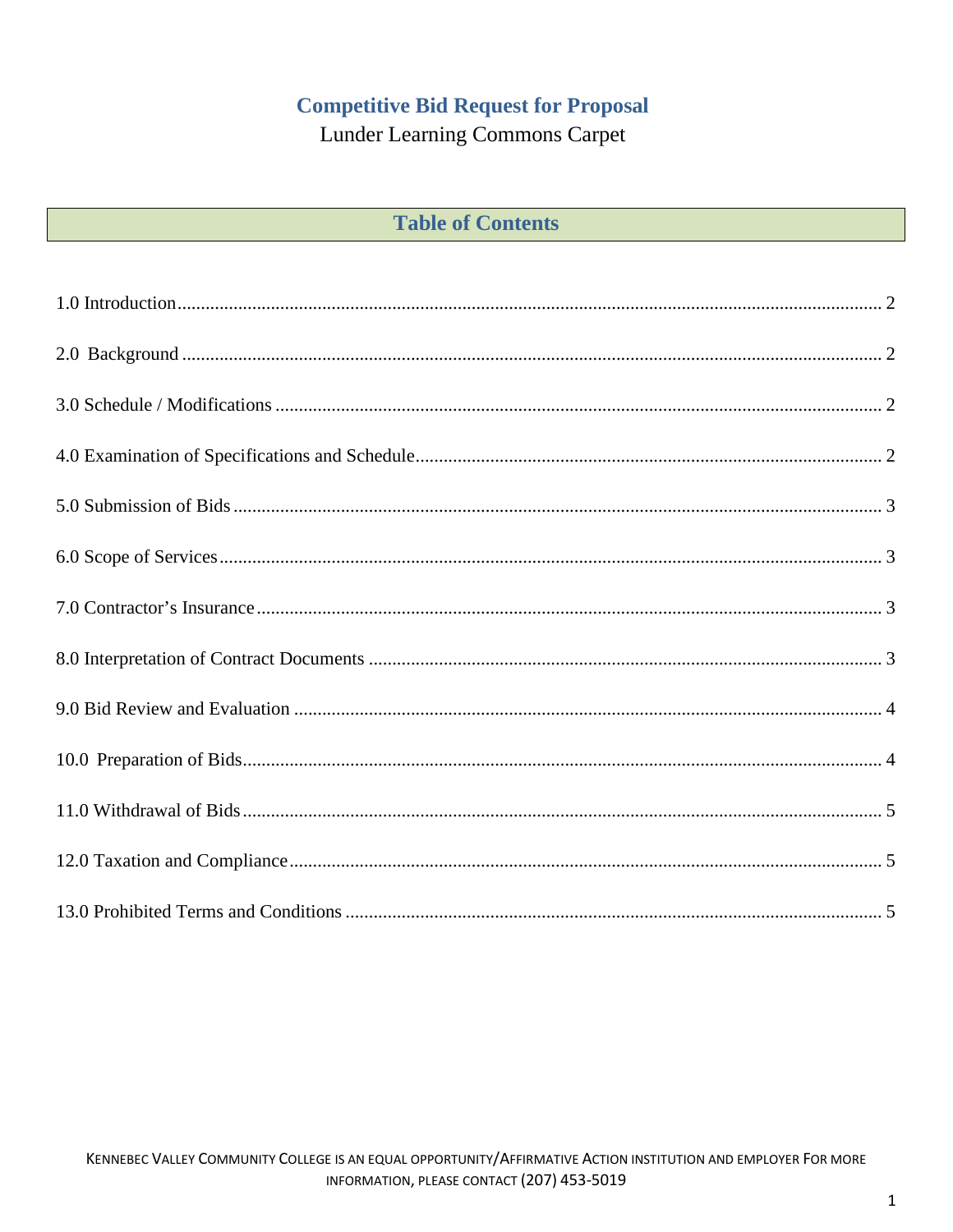

# **Competitive Bid Request for Proposal Lunder Learning Commons Carpet**

# <span id="page-2-0"></span>**1.0 Introduction**

Kennebec Valley Community College (KVCC) is soliciting proposals from companies/professionals experienced and qualified to supply and install approximately 950 sq. ft. of carpeting and cove base in Lunder Learning Commons offices located at the Fairfield Campus in Fairfield, Maine.

A detailed explanation of the scope and specifications is contained in **Section 6.0, Scope of Services**. Preference will be given to the proposals conforming to the specifications provided; however, alternate recommendations may be considered. If a vendor chooses to make inquiries on the specifications provided, the rules set forth in **Section 8.0, Interpretation of Contract Documents**, apply. KVCC reserves the right to accept or reject any or all of the proposals received, in part or in whole.

### <span id="page-2-1"></span>**2.0 Background**

Kennebec Valley Community College is a comprehensive community college offering technical, career, and transfer education in addition to customized training for businesses and industries in Kennebec, Somerset, Waldo, and Knox Counties. The College is located on two campuses in mid-Maine. Its 70-acre main campus in Fairfield, Maine is reached by taking Exit 132 off Interstate 95. The 600-acre Harold Alfond Campus is located seven miles north of the Fairfield campus on U.S. Route 201 in Hinckley, Maine.

# <span id="page-2-2"></span>**3.0 Schedule / Modifications**

| <b>Description</b>            | Day/Date         | Time           |
|-------------------------------|------------------|----------------|
| <b>RFP</b> Issued             | January 3, 2022  |                |
| Site Walkthrough              | By Appointment   | By Appointment |
| Proposals Due On              | January 19, 2022 | $3:00$ P.M. ET |
| Award Decision & Notification | January 26, 2022 |                |

# <span id="page-2-3"></span>**4.0 Examination of Specifications and Schedule**

Each bidder or authorized agent is expected to examine the bid specifications, contract documents and all other instructions pertaining to this RFP. Failure to do so will be at the bidder's own risk, and the bidder cannot secure relief on the plea of error in the bid. KVCC reserves the right to accept or reject any and all bids in part or in whole.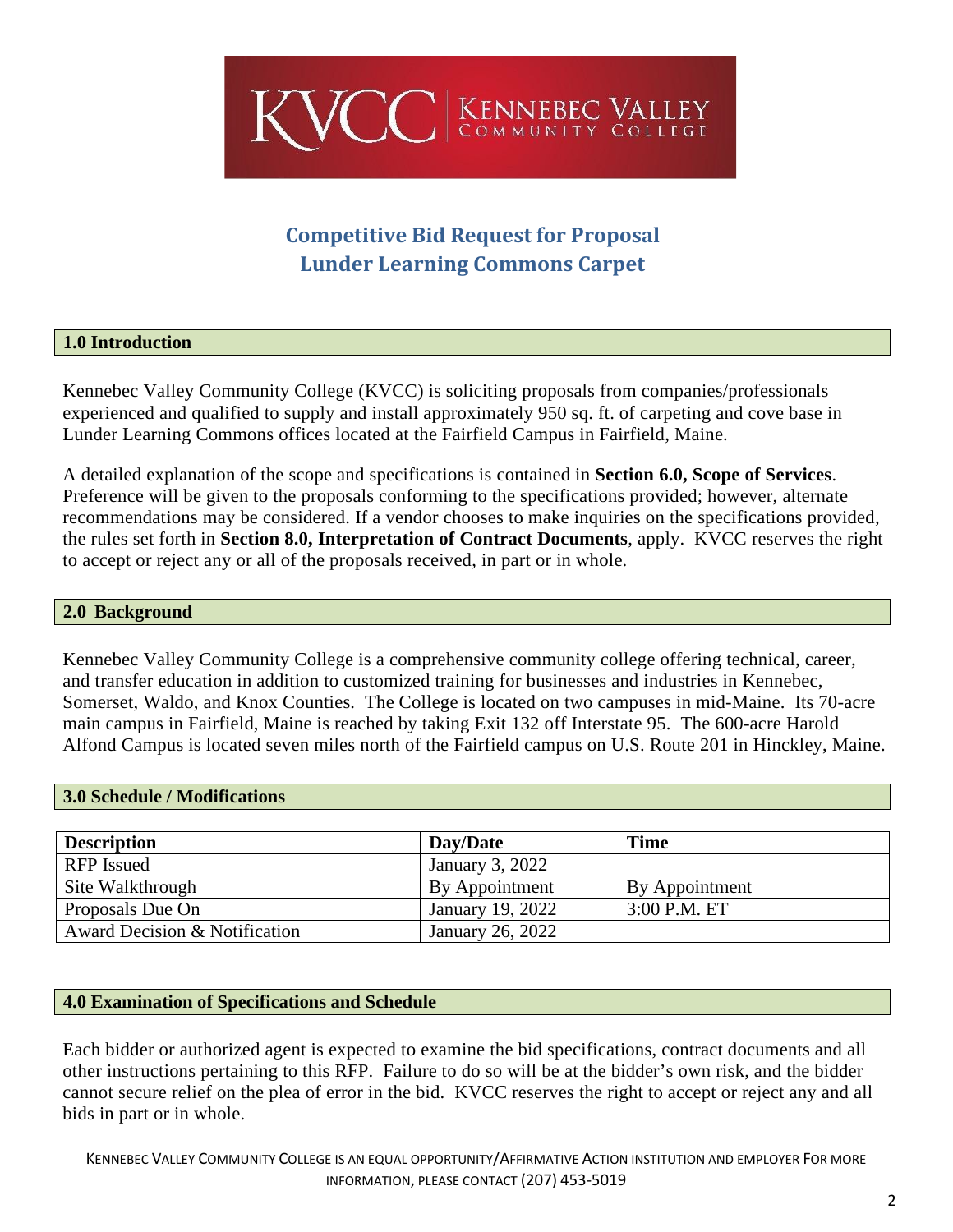#### <span id="page-3-0"></span>**5.0 Submission of Bids**

The Proposal, which must be signed by a person having proper authority to legally obligate the offering company, along with any additional supporting material, **must be received no later than January 19, 2022 by 3:00 P.M. (ET)**.

All proposals are to be marked "Lunder Learning Commons Carpet" and mailed to:

Michael Marcoux Facilities Operations Specialist Kennebec Valley Community College 92 Western Avenue Fairfield, ME 04937

Proposals may also be e-mailed to [mmarcoux@kvcc.me.edu](mailto:mmarcoux@kvcc.me.edu) with the subject line "Lunder Learning Commons Carpet".

#### <span id="page-3-1"></span>**6.0 Scope of Services**

The Scope of Services set forth in this Request for Proposal (RFP) represents an outline of the services the College anticipates the successful proposer to perform and is presented for the primary purpose of allowing the College to compare proposals. The precise scope of services shall be negotiated between the College and the successful Proposer.

#### 6.1 Scope

Supply, delivery, and installation of carpet, cove base, and vinyl transitions.

#### 6.2 Specifications

The following specifications are minimum acceptable requirements. Any specific reference to manufacturer(s) and/or catalog/model/stock numbers provided is to establish the design, type of construction, quality, functional capability and performance level desired. The bidder may offer an alternate product believed to be an equal; alternate products must be approved by the College. Any alternate product(s) bid must be clearly identified by manufacturer and catalog, model or stock number. Adequate detailed specifications of the product offered must be included with your bid to establish equivalency and to ensure that the product being bid meets all specifications:

- a. Carpet Shaw Balcony Tile Style Number 5T389 Color Calm 88595
- b. Cove Base Tarkett/Johnsonite Pebble 32 Cove 4"
- c. Vinyl Transition Black

#### <span id="page-3-2"></span>**7.0 Contractor's Insurance**

<span id="page-3-3"></span>The Contractor shall maintain throughout the term of the agreement general liability insurance to insure against all claims of bodily injury or death, and property damage, arising out of work performed under this agreement. Such insurance shall provide coverage in an amount not less than \$1,000,000 per occurrence and shall list KVCC as an added insured Contractor shall also maintain worker's compensation insurance in amounts required by state law.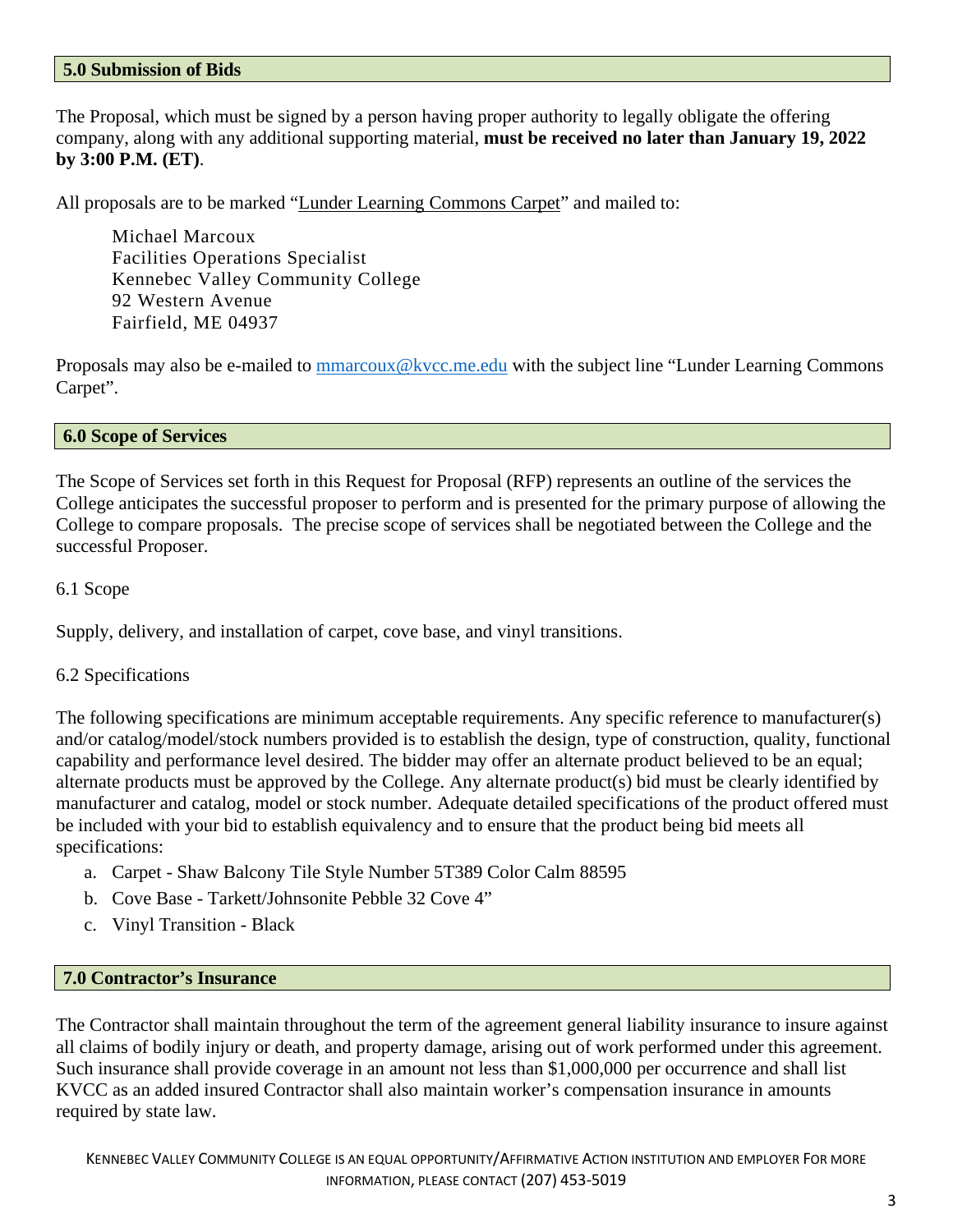#### **8.0 Interpretation of Contract Documents**

No oral interpretation will be provided to any bidder as to the meaning of the specifications or other contract documents. Every request for such interpretation shall be made in writing at least three (3) or more days before the proposal due date and submitted to:

Michael Marcoux, Facilities Operations Specialist Lunder Learning Commons Carpet Kennebec Valley Community College 92 Western Avenue Fairfield, ME 04937

or via email at [mmarcoux@kvcc.me.edu.](mailto:mmarcoux@kvcc.me.edu)

Any interpretation made to a bidder will be issued in the form of an addendum to the contract/bid documents which, if issued, shall be sent as promptly as practicable to all persons to whom the specifications have been issued. All such addenda shall become part of the contract/bid documents.

# <span id="page-4-0"></span>**9.0 Bid Review and Evaluation**

The College reserves the right to reject all proposals, to waive any informalities and technicalities, and to solicit and re-advertise for new proposals, or to abandon the project in its entirety. The College reserves the right to make the award to that proposer who, in the opinion of the College, will be in the best interest of and/or the most advantageous to the College.

- 1. Evaluation Method
	- a. Technical ability to meet the outlined specifications
	- b. Specification match and variations
	- c. Added value features of proposal
	- d. Past performance and references
	- e. Cost of base proposal
	- f. Rates for additional labor and equipment
	- g. Price of additional services

# <span id="page-4-1"></span>**10.0 Preparation of Bids**

KVCC seeks the proposal that meets the specifications noted in this RFP. KVCC will review all proposals. The bidder shall include with the proposal any terms and conditions specific to their proposal.

Each valid proposal shall include:

- The contractor's name(s)
- Contact information (address, phone, fax, email)
- Company quotes with detailed specifications and pricing
- Rates for additional labor and materials
- Company specific terms and conditions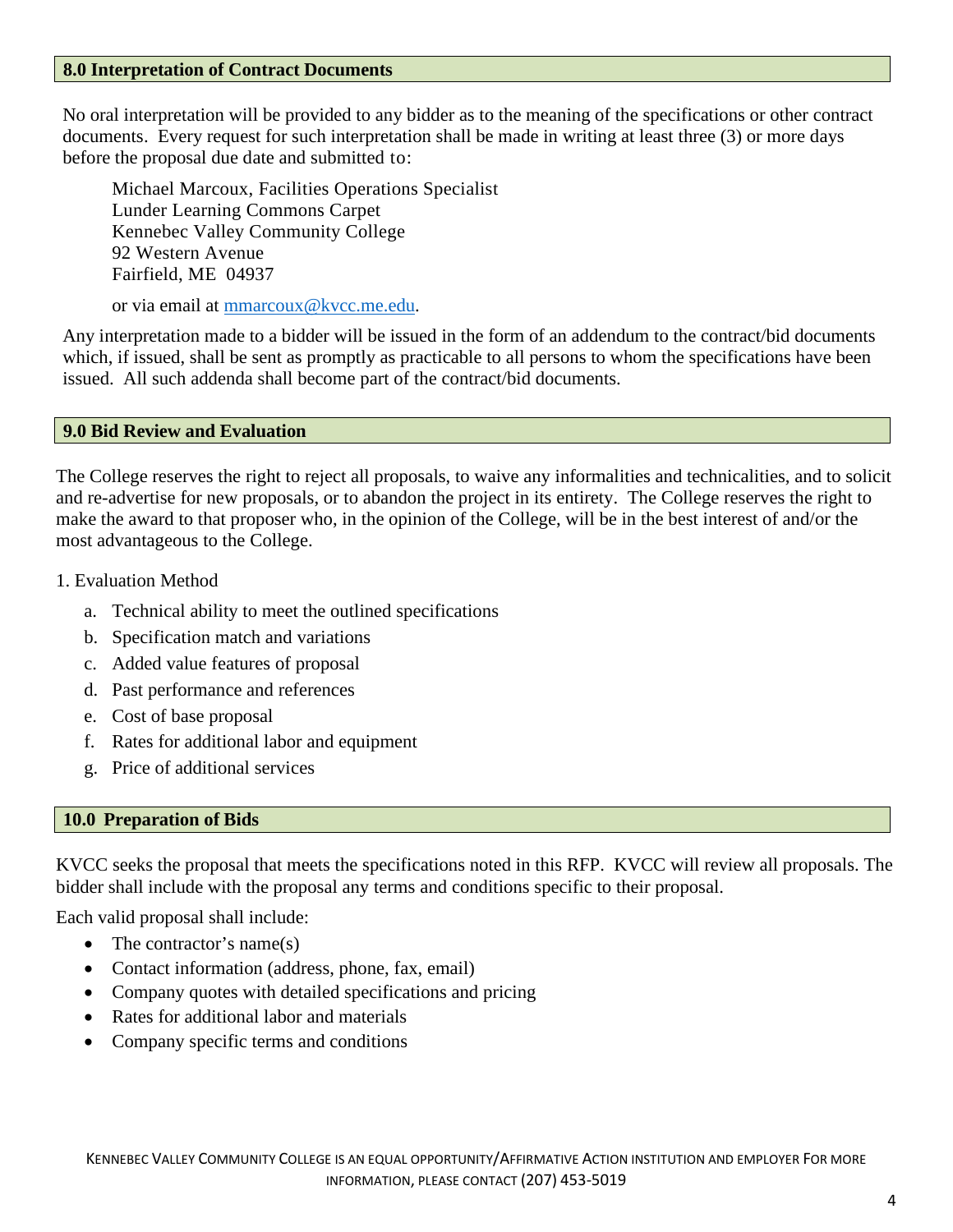# <span id="page-5-0"></span>**11.0 Withdrawal of Bids**

All proposals must be valid for at least thirty (30) days after the proposal due date, after which time proposals shall expire unless the proposer had been notified and agrees to an extension.

KVCC reserves the right to modify or withdraw this invitation, to reject any or all proposals, and to terminate any subsequent negotiations at any time. KVCC also reserves the right to choose the proposal that best meets the needs of its facility and training programs.

### <span id="page-5-1"></span>**12.0 Taxation and Compliance**

Maine Community College System d/b/a Kennebec Valley Community College is an educational institution organized under the laws of the State of Maine and so its purchase of goods is exempt from state, federal, and local sales and use taxes. The successful bidder agrees to comply with all applicable federal, state and local statutes, laws, codes, rules, regulations, ordinances and orders in the performance of the Contract.

#### <span id="page-5-2"></span>**13.0 Prohibited Terms and Conditions**

# **NOTICE TO VENDORS AND BIDDERS: STANDARD TERMS AND CONDITIONS APPLICABLE TO ALL MCCS CONTRACTS**

The following standard contracting terms and conditions are incorporated and shall become a part of any final contract that will be awarded by any college or other operating unit of the Maine Community College System (collectively "MCCS"). These terms and conditions derive from the public nature and limited resources of the MCCS. **MCCS DOES NOT AGREE TO:**

- 1. Provide any defense, hold harmless or indemnity;
- 2. Waive any statutory or constitutional immunity;
- 3. Apply the law of a state other than Maine;
- 4. Procure types or amounts of insurance beyond those MCCS already maintains or waive any rights of subrogation;
- 5. Add any entity as an additional insured to MCCS policies of insurance;
- 6. Pay attorneys' fees; costs, including collection costs; expenses or liquidated damages;
- 7. Promise confidentiality in a manner contrary to Maine's Freedom of Access Act;
- 8. Permit an entity to change unilaterally any term or condition once the contract is signed;
- 9. Automatic renewals for term(s) greater than month-to-month;
- 10. Limitations on MCCS' recovery of lawful damages incurred as a result of breach of the contract;
- 11. Limitation of the time period under which claims can be made or actions brought arising from the contract;
- 12. Vendor's terms prevailing over MCCS' standard terms and conditions, including addenda; and
- 13. Unilateral modifications to the contract by the vendor.

# BY SUBMITTING A RESPONSE TO A REQUEST FOR PROPOSAL, BID OR OTHER OFFER TO DO BUSINESS WITH MCCS, YOUR ENTITY UNDERSTANDS AND AGREES THAT:

1. The above standard terms and conditions are thereby incorporated into any agreement entered into between MCCS and your entity; that such terms and condition shall control in the event of any conflict with such agreement; and that your entity will not propose or demand any contrary terms;

KENNEBEC VALLEY COMMUNITY COLLEGE IS AN EQUAL OPPORTUNITY/AFFIRMATIVE ACTION INSTITUTION AND EMPLOYER FOR MORE INFORMATION, PLEASE CONTACT (207) 453-5019